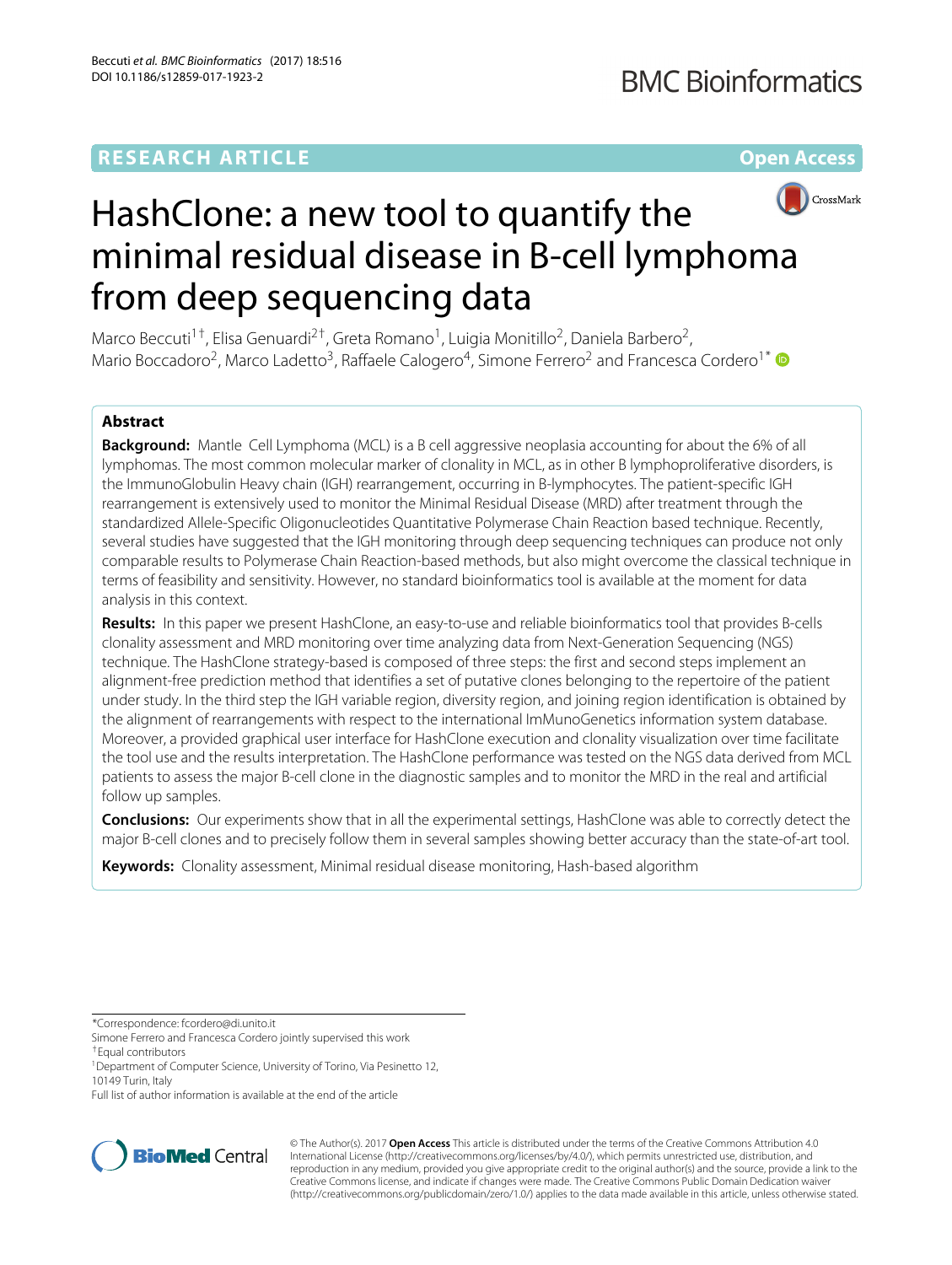#### **Background**

In the last years, the introduction of new drugs and therapeutic schedules have improved the clinical outcome of patients affected by hematologic disease, especially in B-cell lymphoma [\[1\]](#page-11-0). Despite the significant therapeutic progresses reached, several patients still relapse and die due to the emergence of resistant new clones. Based on these reasons, molecular markers detection at diagnosis and early identification of patients at high risk of relapse during the natural history of the disease are the major objectives of current onco-hematology translational research. Therefore, a relevant challenge is to support the clinical therapeutic decisions through the identification and the monitoring of the clonal subpopulations in a prospective way, using methods that quantify residual tumour cells beyond the sensitivity level of routine imaging and laboratory techniques [\[2\]](#page-11-1).

In B cell lymphoproliferative disease, ImmunoGlobulin Heavy chain (IGH) gene rearrangements are powerful markers able to identify the variation patterns of the clonal subpopulations. The IGH rearrangement is a unique DNA sequence that is generated during physiological recombination event occurring in pre-B lymphocytes and further modified in the germinal center during somatic hypermutation process [\[3\]](#page-11-2). Indeed, deletions as well as random insertions of nucleotides among the VDJ gene segments of the IGH genes create a huge junctional diversity. Such a highly diverse junctional repertoire gives rise to unique *fingerprint-like* sequences that are different in each healthy B-lymphoid cell (*polyclonal*), but constant in tumour population (*monoclonal*) [\[4\]](#page-11-3) that retains the IGH rearrangement of the B cell giving rise to the tumour clone.

Markers detection and Minimal Residual Disease (MRD) monitoring are currently part of the routine clinical management of patients affected by Acute Lymphoblastic Leukemia and currently under validation in other B-mature lymphoid tumours, as Mantle Cell Lymphoma (MCL) [\[5\]](#page-11-4), Follicular Lymphoma [\[6\]](#page-11-5) and Multiple Mieloma [\[7\]](#page-11-6). In this context, the term MRD monitoring is used to define any approach aimed to detect and quantify residual tumour cells beyond the sensitivity level of routine imaging and laboratory techniques. Basically, in many clinical trials MRD is monitored by Polymerase Chain Reaction (PCR) based methods with the aims to predict therapeutic responses and guide clinical decisions to minimize the likelihood of clinical relapse [\[8\]](#page-11-7). Several studies [\[9,](#page-11-8) [10\]](#page-11-9) show that clonal IGH rearrangements detection and MRD monitoring based on these markers are powerful early predictors of therapy response and outcome in B-mature lymphoid tumours. Currently, Sanger sequencing and Allele-Specific Oligonucleotides quantitative-PCR (ASO q-PCR) are the best approach for these purposes and MRD monitoring techniques standardization has

been obtained in the context of the international *Euro MRD* group.

Although ASO q-PCR is able to detect one clonal cell out of 500.000 analyzed cells (reaching a sensitivity of up to a dilution of  $1^{-05}$ ) [\[4\]](#page-11-3), it has a number of limitations including (i) failures in marker identification, especially in somatically hypermutated neoplasms or when the tumour tissue infiltration is low, (ii) technical complexity, especially in the design of patient-specific reagents based on the main clone found in diagnostic samples and (iii) falsenegative results due to clonal evolution events [\[11\]](#page-11-10).

In this context, Next-Generation Sequencing (NGS) technology might overcome the limitations of the standardized ASO q-PCR MRD method thanks to its theoretically higher feasibility and sensitivity. A good correlation of MRD results between the two techniques has been already shown in [\[11\]](#page-11-10) (*p*-value  $<$  0.001, *R* = 0.791), with excellent concordance in 79.6% of the analyzed cases.

Moreover, NGS MRD approach might provide a full repertoire analysis through multi-clones detection at diagnosis and it gives the opportunity to monitor all the neoplastic clones at several follow ups. However, this issue requires suitable computational algorithm. Actually, the large volume of data, collected thanks to the advent of deep sequencing technologies, raises multiple challenges in data storage and data analysis, to efficiently extract new knowledge from the biological processes under study.

In literature, there are several tools as JoinSolver [\[12\]](#page-11-11), HighV-QUEST [\[13\]](#page-11-12), iHMMune-align [\[14\]](#page-11-13), SoDA2 [\[15\]](#page-11-14) ,VDJSeq-Solver [\[16\]](#page-11-15), ARRest/Interrogate [\[17\]](#page-11-16) and ViDJil [\[18\]](#page-11-17) currently implemented for marker screening and detection of IGH rearrangements on a set of reads obtained from deep sequencing experiment of a single sample. Details about all cited algorithms are reported in the Additional file [1.](#page-10-0)

In this paper we present a new tool called HashClone, an easy-to-use and reliable bioinformatics suite that provides B-cells clonality assessment and MRD monitoring *over time*. HashClone is composed of four C++ applications for the data processing and a HTML5+Javascript application for the data visualization. The HashClone strategy is composed of three steps: the first and second step implement an *alignment-free* prediction method that identifies a set of putative tumour clones belonging to the repertoire of the patient under study. In the third step the IGH variable region (IGHV), diversity region (IGHD) and joining region (IGHJ) identification is obtained by the alignment of rearrangements with respect to the ImMunoGeneTics information system (IMGT) reference database [\[19\]](#page-11-18).

In this paper, we tested the performance of HashClone on data derived from MCL patients, in which IGH rearrangements were analyzed using NGS approach in order to assess the major B-cell clone in the diagnostic sample and to monitor the MRD. The results were also compared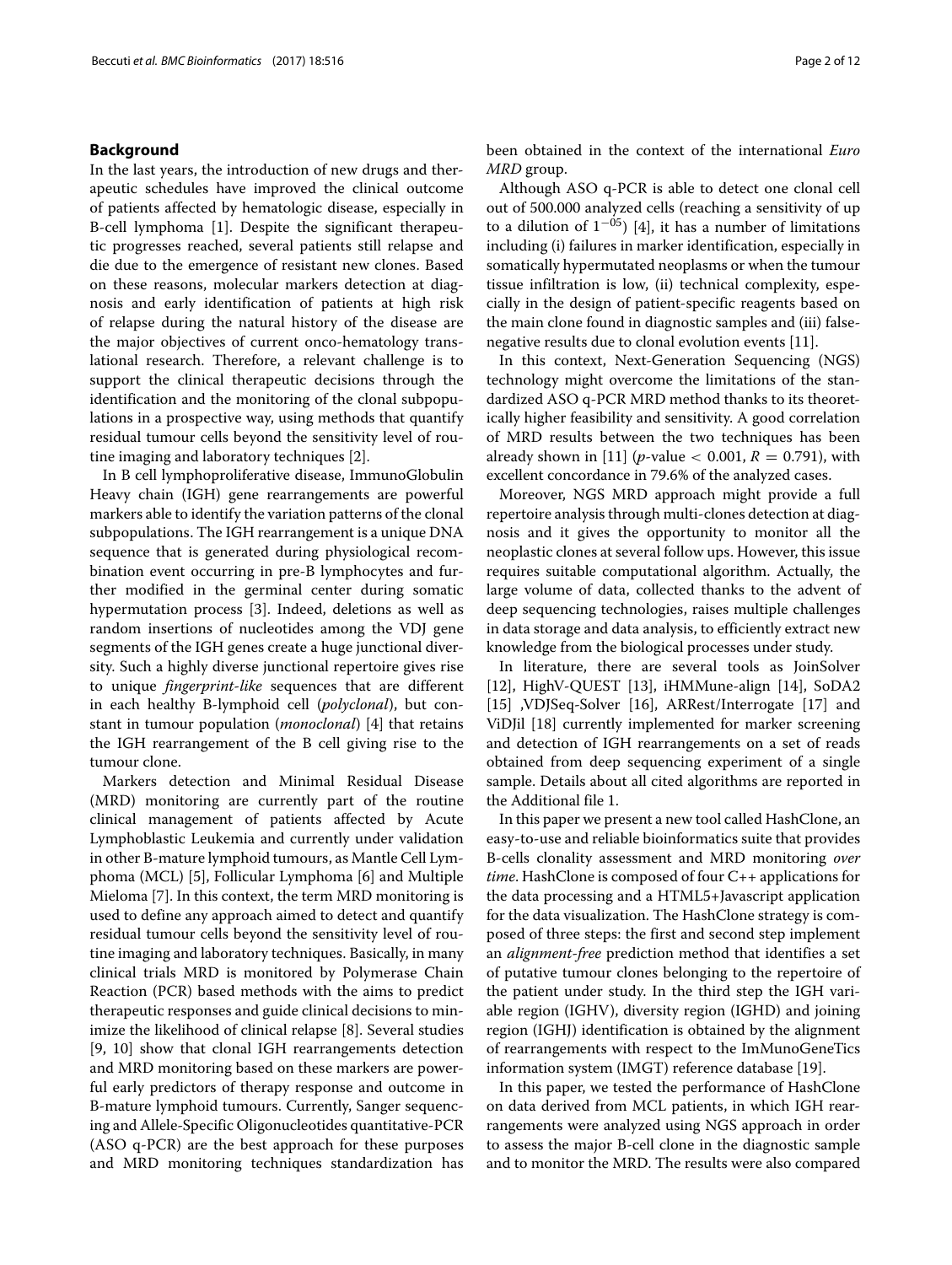with data obtained by the standardized approach for MRD monitoring, the ASO q-PCR.

# **Methods**

The whole experimental and computational methodology presented in this paper is outlined in the Additional file [2:](#page-10-1) Figure S1. In the following details about wet lab procedures and the HashClone algorithm are reported.

#### *Patients and genomic DNA recovering*

Biological samples were collected from five patients affected by MCL enrolled in *Fondazione Italiana Linfomi* prospective clinical trial (EudraCT Number 2009-012807-25). Samples were recovered at diagnosis and for three out of five patients also during fixed time points planned by clinical trials. All of them provided written informed consent for the research use of the biological samples and all the procedures were conducted in accordance with the Declaration of Helsinki. See Additional file [1](#page-10-0) for more details. Mononuclear cells were obtained using Ficoll density separation (Sigma-Aldricht; Germany) or blood lysis from peripheral blood or bone marrow samples; genomic DNA (gDNA) was extracted according to the manufacturer instructions (LifeTechnologies). The features of the samples analyzed are reported in Additional file [3:](#page-10-2) Table S1.

#### *IGH rearrangements screening and MRD monitoring*

IGH rearrangements screening and MRD study were performed using both an NGS approach and the gold standard techniques, i.e. Sanger sequencing and ASO q-PCR.

#### *Next generation sequencing approach*

The DNA libraries were prepared using 500 ng and 100 ng of gDNA by two-steps PCR approach: in the first round, the IGH regions were amplified using FR1 BIOMED II primers [\[20\]](#page-11-19), modified with an universal Illumina adapter linker sequence; while in the second PCR round, Illumina specific indexes (Illumina; Sigma-Aldrich) were incorporated to the first round PCR IGH amplicons [\[21\]](#page-11-20). After a Bioanalyzer QC control (Agilent), the purified PCR products were serially dilute and pooled to a final concentration of 9pM adding 10% PhiX. The sequencing run was carried out by Illumina V2 kit chemistry 500 cycles PE on MiSeq platform. A polyclonal sample, called buffycoat DNA, and negative control (water or HELA cell line) were added to each run. More details are reported in the Additional file [1.](#page-10-0)

#### *Sanger sequencing and ASO q-PCR approach*

Diagnostic gDNA was screened for IGH rearrangements using consensus primers (Leader and Framework Regions (FR) 1 and 2), as previously described [\[22\]](#page-11-21). Purified post PCR products were directly sequenced and analyzed using the IGH reference database published in IMGT/V-QUEST tool [\(http://imgt.org\)](http://imgt.org) [\[23\]](#page-11-22). MRD monitoring was conducted by ASO q-PCR on 500 ng of gDNA, using patient specific primers and consensus probes designed on Complementarity-Determining Region 2 (CDR2) sequences, on CDR3 and FR3 IGH regions, respectively [\[24\]](#page-11-23). MRD results were interpreted according to the ESLHO-Euro MRD guidelines [\[4\]](#page-11-3).

#### **The HashClone algorithm**

The HashClone strategy is organized on three steps. The *significant k-mer identification* (Step 1) and the *Generation of read signatures* (Step 2) implement an *alignment-free* prediction method that identifies a set of putative tumour clones from patient's samples; while in *Characterization and evaluation of the cancer clones* (Step 3) the IGHV, IGHJ and IGHD identification is obtained via the alignment of rearrangements with respect to the IMGT reference database [\[19\]](#page-11-18). A detailed description of these three steps is now reported.

#### *HashClone - description of the strategy*

**Significant k-mer identification (Step 1).** In this step the entire set of reads for each of the *n* patient's samples is scanned and a set of sub-strings of length *k*, namely kmers, is generated using a *sliding window* approach. For instance given the read *ATCCCGTC* the following k-mers with  $k = 3$  are generated: ATC, TCC, CCC, CCG, CGT and GTC.

Formally, given an alphabet  $\mathcal{L} = \{A, C, T, G\}$  where the letters correspond with DNA-bases we define  $\rho$ , namely *read*, as a string over  $\mathcal L$  of arbitrary length *m*, and  $A_k^*$  as the set of strings of length  $k$  constructed from  $L$ . Then,  $A_k^{\rho} = \left\{\alpha_1^k, \alpha_2^{k+1}, \ldots, \alpha_{m-k+1}^m\right\}$  is the set of strings of length *k* generated from ρ using *sliding window* approach s.t.  $\alpha_p^{k+p-1}$  is the sub-string of  $\rho$  starting at position  $p$ , spanning *k* characters and ending at  $k + p - 1$ . We define the function:

$$
\mathcal{C}: A_k^* \to \mathbb{N}^n \tag{1}
$$

s.t. for each k-mer returns a vector listing the total number of times this k-mer appears in any patient's sample (i.e. kmer frequencies for patient's samples). Thus,  $C(\alpha)$ [ $i$ ] = *h* with  $1 \leq i \leq n$ , iff k-mer  $\alpha$  is present in *h* reads of the sample *i*.

<span id="page-2-0"></span>Then, a k-mer  $\alpha$  is defined as *significant* iff  $\exists 1 \leq i, j \leq n$ such that:

$$
\left\{\n\begin{aligned}\n\left|\log_{10}(C(\alpha)[i]) - \log_{10}(C(\alpha)[j])\right| &\geq \tau, & \text{if } C(\alpha)[i] \neq 0 \land C(\alpha)[j] \neq 0 \\
\log_{10}(C(\alpha)[j]) &\geq \tau, & \text{if } C(\alpha)[i] = 0 \land C(\alpha)[j] \neq 0 \\
\log_{10}(C(\alpha)[i]) &\geq \tau, & \text{if } C(\alpha)[i] \neq 0 \land C(\alpha)[j] = 0\n\end{aligned}\n\right.\n\tag{2}
$$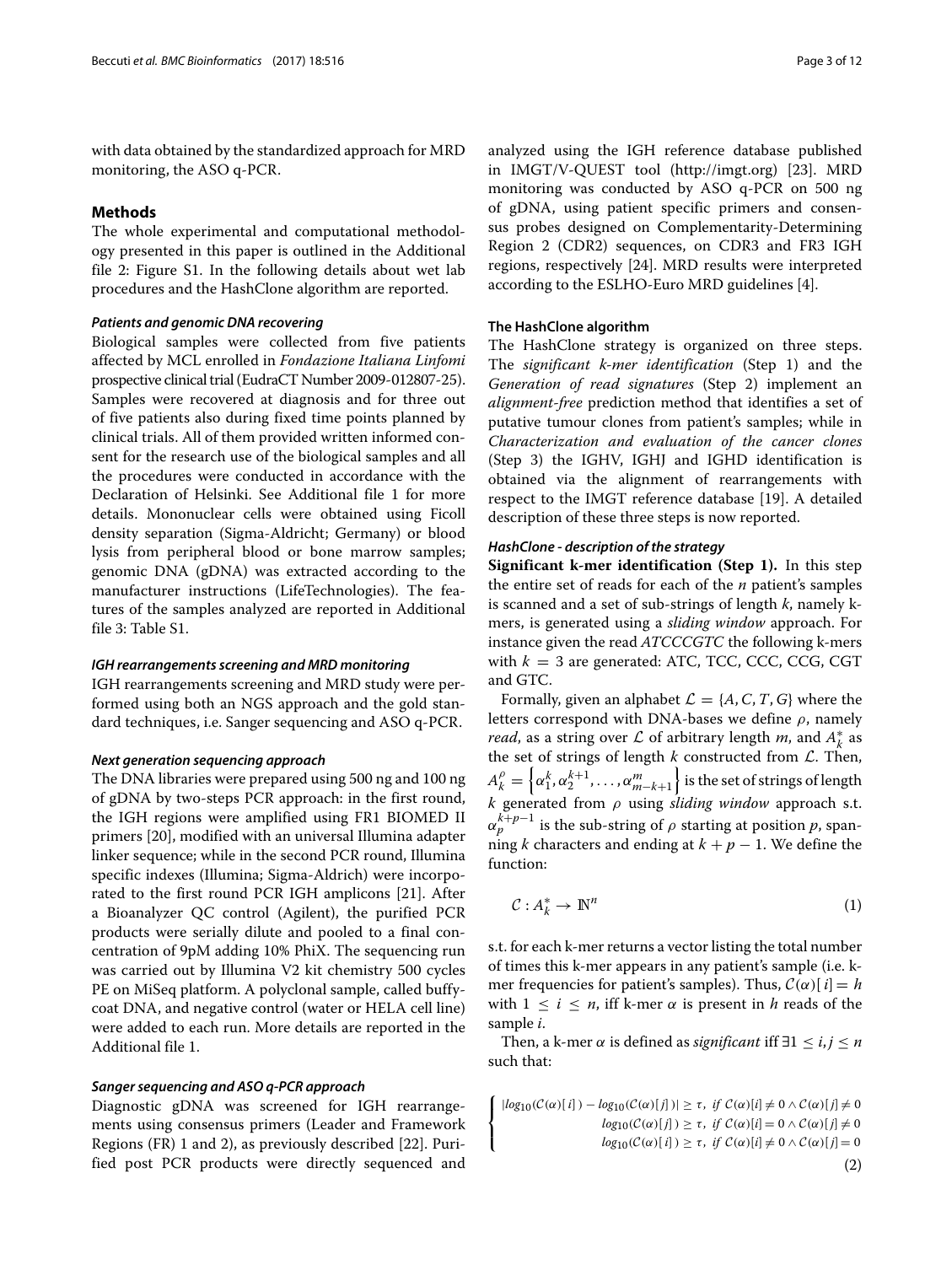where  $\tau$  is a user-defined parameter. The choice of an appropriated  $\tau$  value can impact on the capability of Hash-Clone to identify clones. A detailed analysis about this aspect and the set of τ value used in the *Pilot1* and *Pilot2* experiments are reported in the Additional file [1.](#page-10-0)

Moreover, we introduce the following function:

$$
\mathcal{CH}: A_k^* \to \{\text{TRUE, FALSE}\}\tag{3}
$$

that takes as input a k-mer  $\alpha$  and returns **TRUE** iff  $\alpha$ is a *significant k-mer* otherwise *FALSE*. For instance, assuming  $n = 3$ ,  $\tau = 1$ , and  $C(ATC) = \langle 1000, 2000, 25000 \rangle$ then  $\mathcal{CH}(ATC)$  returns **TRUE** because  $|log_{10}(\mathcal{C}(ATC)[1])$  $-\log_{10}(\mathcal{C}(ATC)[3])| \geq 1.$ 

Thus, CH function is used to derive the set of *significant*  $k$ *-mers*  $\Psi = {\psi_1, \ldots, \psi_t}.$ 

**Generation of read signatures (Step 2).** This step takes as input the set  $\Psi$  of all the *significant k-mers*, and it generates the read signatures. Given a patient's sample *i*, for each read  $\rho$  all its k-mers are analyzed to derive the corresponding read signature. A k-mer  $\alpha \in A_k^{\rho}$  is selected iff  $\alpha \in \Psi$ , then all the selected k-mers are combined to generate a read signature according to their positions in  $\rho$ .

For instance, considering the read *ATCCCGTC* and assuming CCC, CCG, CGT the only *significant k-mers* in the read the corresponding signature is CCGT. Defined  $\Gamma_i = \{ \gamma_1, \ldots, \gamma_e \}$  the set of read signatures obtained for the sample *i*, the function:

$$
CS: \Gamma_i \to \mathbb{N} \tag{4}
$$

returns the total number of reads of sample *i* in which the signature  $\gamma$  appears (i.e. signature frequency in patient's sample *i*).

When the entire set of reads of sample *i* is scanned, the set of generated signatures  $\Gamma_i$  is processed to identify those similar (with respect to a fixed number of mismatches, insertions and deletions) using a Smith-Waterman algorithm. Practically in this correction step two signatures  $\gamma$ ,  $\gamma' \in \Gamma_i$  are considered similar if their alignment score computed by Smith-Waterman algorithm is greater than a specified threshold *T*. Hence, the signature  $\gamma$  with lower frequency is removed from the set of signatures and its frequency is added to the frequency of the other signature  $\gamma'$ , i.e.  $\mathcal{CS}(\gamma') = \mathcal{CS}(\gamma) + \mathcal{CS}(\gamma')$ 

**Characterization and evaluation of the cancer clones (Step 3).** This step takes as input the sets of signatures  $\Gamma_1, \ldots, \Gamma_n$  generated from each patient's sample in the Step 2. We define the set of putative cancer clones  $\Delta$ (initially empty), and the function:

$$
CC: \Delta \to \mathbb{N}^n \tag{5}
$$

that for each clone  $\delta$  returns a vector listing the total number of times this clone appears in any patient's sample.

 $\Delta$  is incrementally updated processing the signatures into each set  $\Gamma_i$  (starting from  $\Gamma_1$  to  $\Gamma_n$ ). For each signature  $\gamma \in \Gamma_i$  a similar putative cancer clone is searched in  $\Delta$ . The similarity between a clone and a signature is evaluated using the same strategy proposed for the correction step. If a similar clone is not found then a new one identified by the signature sequence  $\gamma$  is inserted in  $\Delta$  and its associated frequencies are defined as follows: let  $\gamma$  be a signature in  $\Gamma_i$  and  $\delta$  the corresponding new clone then  $\forall 1 \leq j \leq n \land j \neq i \Rightarrow CC(\delta)[j] = 0$ , while for  $j = i \Rightarrow CC(\delta)[j] = CS(\gamma)$ . Instead, if a similar clone is found then its frequencies are updated as follows: let  $\gamma$  be a signature in  $\Gamma_i$  and the  $\delta$  the corresponding similar clone then  $\mathcal{CC}(\delta)[i] = \mathcal{CC}(\delta)[i] + \mathcal{CS}(\gamma)$ .

Finally, the putative cancer clones in  $\Delta$  are verified exploiting biological knowledge. Indeed, all the identified putative clones are analyzed and evaluated using IMGT reference database [\(http://www.imgt.org/](http://www.imgt.org/download/GENE-DB/) [download/GENE-DB/\)](http://www.imgt.org/download/GENE-DB/). For each clone, its best alignments with respect to V-GENE, J-GENE, and D-GENE are reported and ranked according to a similarity measure (i.e. matched bases divided matched and unmatched bases).

#### *HashClone - implementation details*

HashClone strategy described above, has been implemented thanks to tool suite specifically developed for this purpose. This tool suite, called HashClone, is composed of four C++ applications for data processing and one HTML5+Javascript application for the data visualization. Moreover, a Java-GUI has been also developed to simplify the data processing phase.

# **Data processing** applications are:

- HashCheckerFreq takes as input reads of a patient's sample and returns the corresponding set of k-mers associated with their frequency in the input reads. The k-mers and their frequency are stored in RAM as an associative array achieved through a C++ hash table class specifically implemented to optimize the trade-off between the memory utilization and the execution time. Observe that this class implements a separate chaining as collision resolution policy to deal with the case of different k-mers having a similar hash value.
- CompCheckerKmer takes as input all the k-mers derived by all the patient's samples and their frequencies, and it analyses the k-mer frequencies in each patient's sample to derive the set  $\Psi$  of significant k-mers (as defined in Eq. [2\)](#page-2-0). This is achieved by exploiting an associative array, implemented through a red-black tree data structure. Hence, in this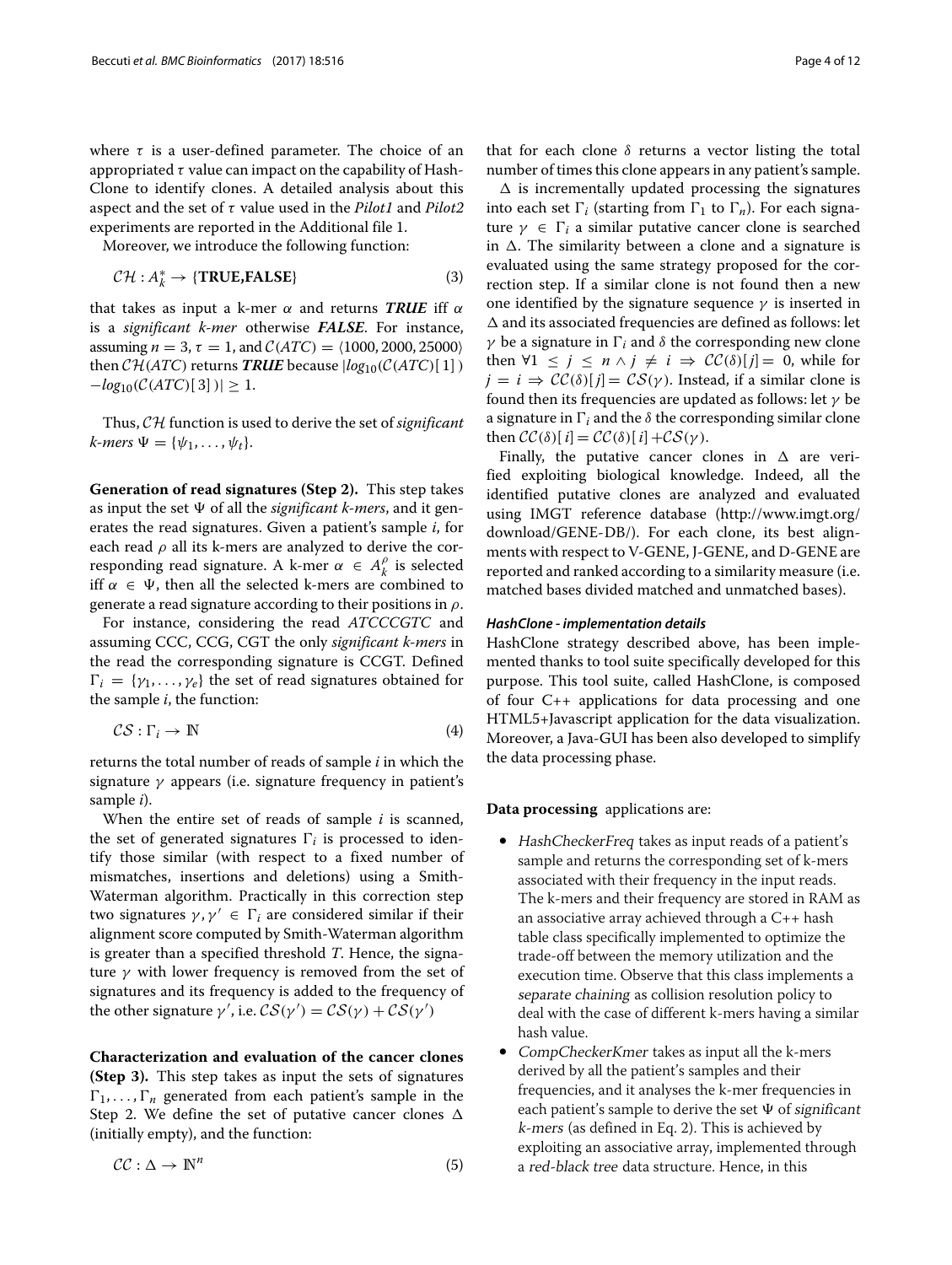associative array the array keys are the k-mer sequences and the array values the k-mer frequencies. In this application, a red-black tree data structure was used (instead of hash table) because we are going to investigate the possibility of implementing an efficient correction step (up to <sup>m</sup> mismatches) based on the characteristic of this data structure.

• HashCheckerSignature takes as input the significant k-mers and the set of reads of *i th* sample and returns the set of read signatures for this sample (i.e.  $\Gamma_i$ ) with their frequencies. The k-mers are stored using the implemented hash table class, while the generated signatures are stored using red-black tree. A correction step identifying similar signatures (with respect to mismatches, insertions and deletions) is performed exploiting the implementation of the Smith-Waterman algorithm provided by SIMD Smith-Waterman C++ library [\[25\]](#page-11-24). In our implementation the <sup>T</sup> threshold previously introduced (in the Step 2, Generation of the read signature) to discriminate between similar reads is automatically derived as follows:

**IF** max  $\left( \text{size}_{\gamma_1}, \text{size}_{\gamma_2} \right) * 0.7 > \textit{min} \left( \text{size}_{\gamma_1}, \text{size}_{\gamma_2} \right)$ **THEN** RETURN (*max*(*size*<sub>γ1</sub>, *size*<sub>γ2</sub>)  $* M$ ) **ELSE** RETURN  $((M*4/5–MM*2/50–IN*2/10)*max(size_{\gamma_1},size_{\gamma_2}))$ 

where *size*<sub>γ1</sub> and *size*<sub>γ2</sub> are the lengths of the two input signatures  $\gamma_1$ ,  $\gamma_2$ , and M, MM and IN are the match, mismatch and insertion/deletion scores defined in the Smith-Waterman algorithm. Moreover, in our experiment we set M and MM score values equal to 2, and IN score value equals to 3. Observe that if the length of the smaller read is less than 70% of the length of the other then the reads  $\gamma_1$ ,  $\gamma_2$  are always considered different.

• CompCheckerRead takes as input the sets of signatures for each patient's sample (i.e.  $\Gamma_1, \ldots, \Gamma_n$ ), and it derives the set of putative cancer clone  $\Delta$ .

Similar signatures among the samples are identified using the Smith-Waterman algorithm provided by SIMD Smith-Waterman C++ library. Then each identified putative tumour clone is analyzed to identify its best alignment with respect to V-GENE, J-GENE, and D-GENE. This task is performed thanks to a specifically developed aligner which uses a modified version of Smith-Waterman algorithm to find the best alignment of such clones with respect to the IMGT reference database.

Figure [1](#page-4-0) shows how the above described C++ applications are combined in a workflow to implement Hash-Clone strategy for B-cells clonality assessment and MRD monitoring from collected samples of a single patient. Practically, *HashCheckerFreq* is executed on each patient's sample at a time to derive the k-mers and their associated frequencies. The collected set of k-mers generated by all the patient's samples are the input of *CompCheckerKmer*, which computes the set of *significant k-mers*. Then, *HashCheckerSignature* is run on each patient's sample to obtain the set of read signatures from the set of *significant k-mers*. Finally, *CompCheckerRead* is executed to derive the putative clones from the read signatures obtained by all patient's samples. It is worth noting that since *HashCheckerFreq* and *HashCheckerSignature* are called on each patient's sample then they are independent tasks and can be performed in parallel. Moreover, a Java GUI is provided to simplify the execution of this workflow. The tool suite and its associated Java GUI can be downloaded at the following address [http://tanto.unito.it/WebVisual/.](http://tanto.unito.it/WebVisual/)

**Data visualization** The developed application is a web application [\(http:/tanto.unito.it/WebVisual/\)](http:/tanto.unito.it/WebVisual/) based on *jQuery*, a cross-platform JavaScript library which provides capabilities to create plug-ins on top of the JavaScript library. The web application visualizes the cancer clones in a *data-grid*, in which the first column called *Signature* reports all the *significant k-mers* are combined to



<span id="page-4-0"></span>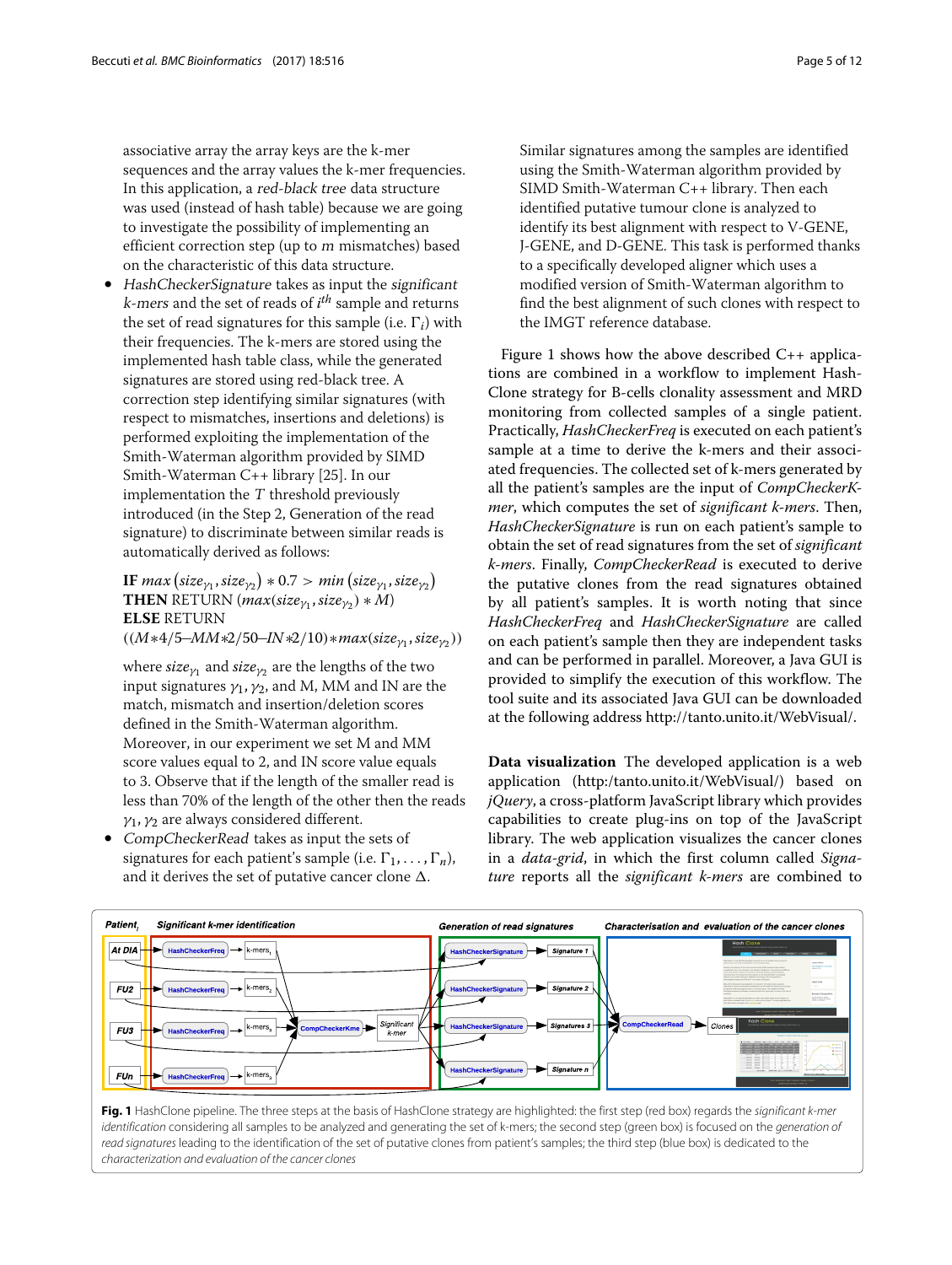generate the read signatures used to define the set of putative cancer clones; the second column namely *Clone* reports a representative read for each read signature; the next six columns show the best IGHV, IGHD, and IGHJ alignments with their associated identity values, and the remaining columns report the clone frequency in each sample.

Exploiting the functionality provided by the *jqxGrid* widget, the user can easily manipulate and query the data presented in the data-grid. For instance all the clones can be ordered with respect to each column or set of columns, and they can be filtered according to their frequencies or the occurrence of a specific sub-sequence. Then, the frequencies of tumour clones can be plotted and graphically compared using *Flot*, a JavaScript plotting library for *jQuery*. The obtained graph can be also exported as a png file.

#### **Results**

#### **Patient samples and study design**

Five MCL patients (PatA-E) were investigated for IGH detection and MRD monitoring using a new designed amplicon-based NGS approach. Two Pilot studies, namely *Pilot1* and *Pilot2* were performed, details about the sample are summarized in Additional file [3:](#page-10-2) Table S1. In *Pilot1* the five diagnostic samples and two (for PatD) and three (for PatA, B, C, and E) artificial dilution samples were analyzed. These samples were prepared diluting the diagnostic material in a pooled DNA derived from healthy subjects ("buffycoat"); the same buffycoat was included in the experiment, as polyclonal control. The 19 libraries were prepared using 500 ng of gDNA and sequenced as described in Material and Methods section. The data are available at [http:/tanto.unito.it/](http:/tanto.unito.it/WebVisual/) [WebVisual/.](http:/tanto.unito.it/WebVisual/) The average number of reads in each sample is equal to 481,289 (range: from 328,950 to 1,042,206 reads). The buffycoat sample contains 301,772 reads and the negative control (water) contains 466,348 reads. The quality check of the runs was performed using FastQC software [\(http://www.bioinformatics.babraham.](http://www.bioinformatics.babraham.ac.uk/projects/fastqc/) [ac.uk/projects/fastqc/\)](http://www.bioinformatics.babraham.ac.uk/projects/fastqc/) among the features considered the base quality (average value equals to 36) and the N content passed the check.

In *Pilot2* the five diagnostic samples and three (PatA) or four (PatB and E) real FU samples were sequenced. To test the efficiency of our wet lab procedures, 14 libraries were prepared reducing the gDNA input to 100 ng each. The average number of reads is equal to 316,789 (range: from 6,554 to 1,509,538 reads), while the buffycoat sample contains 478 reads and the negative sample (HELA cell line not carrying IGH rearrangements) contains 788 reads. As performed in *Pilot1*, we checked the quality of the data by FastQC software, but both base sequence quality (average value equals to 20) and N content features failed the check.

# **Strategy for B-cell clones selection and biological validation**

Five and three runs of HashClone were executed, one for each patient of *Pilot1* and *Pilot2*, respectively. Each run simultaneously analyzed the diagnostic sample and all artificial or clinical follow ups; the command lines used are reported in the Additional file [1.](#page-10-0) HashClone output displays the entire list of the identified B-cell clones associated with the frequency value, the IGH rearrangement (in terms of VDJ genes and alleles), and homology identity values. Among all the reported B-cell clones, it is necessary to define the predominant clones that should be followed for MRD purpose. For this reason, we designed a *filtered strategy* composed of two phases.

In the *Phase-A* we selected a set of predominant clones based on the frequency values observed in the diagnostic samples. As reported by Faham and colleagues in [\[26\]](#page-11-25) any clonotype associated with low frequency value was prudentially not considered representative of the disease. The authors indicated a threshold of 5% that, in our experiments corresponds to 100 reads. Thus only the clones associated with a frequency value major than 100 in the diagnostic sample were considered.

In the *Phase-B* we considered the identity values associated with each B-cell clones: only the clones associated with more than 80% of homology in each IGHV, IGHD, and IGHJ genes are considered.

#### **Clonality and major B-cell clone detection**

**Clonality.** The set of B-cell clones obtained by HashClone on both the *Pilot1* and *Pilot2* are processed following the *filtered strategy* presented above. In the diagnostic samples of the five patients of *Pilot1*, HashClone identified an average value of 1547 clonotypes (min 870, PatD; max 2149, PatC). The application of the *Phase-A* selected on average 38 clones of which on average 22 B-cell clones were retained in the analysis after the *Phase-B*. The average number of reads supporting these selected clonotypes is 100,929.

In *Pilot2* HashClone identifies an average value of 96 clonotypes (min 77, PatE; max 278, PatB). The *Phase-A* filters out around 18% of the clonotypes: on average 18 clones were passed to the *Phase-B*. On average 6 clones passed the *Phase-B*, the average number of reads supporting the selected clonotype is 141,570. Details about the results in both the Pilot studies are reported in Table [1.](#page-6-0)

In *Pilot1* each of the five diagnostic samples clearly displayed one major clone with an average frequency of 93% (min 82%, PatB; max 98% PatA); while the other identified B-cell rearrangements showed an average frequency value equals to 7% (min 2% PatA; max 18% PatB), see Fig. [2](#page-7-0) and Additional file [4:](#page-10-3) Figure S2. In *Pilot2* the predominant clone is easily identified since its average frequency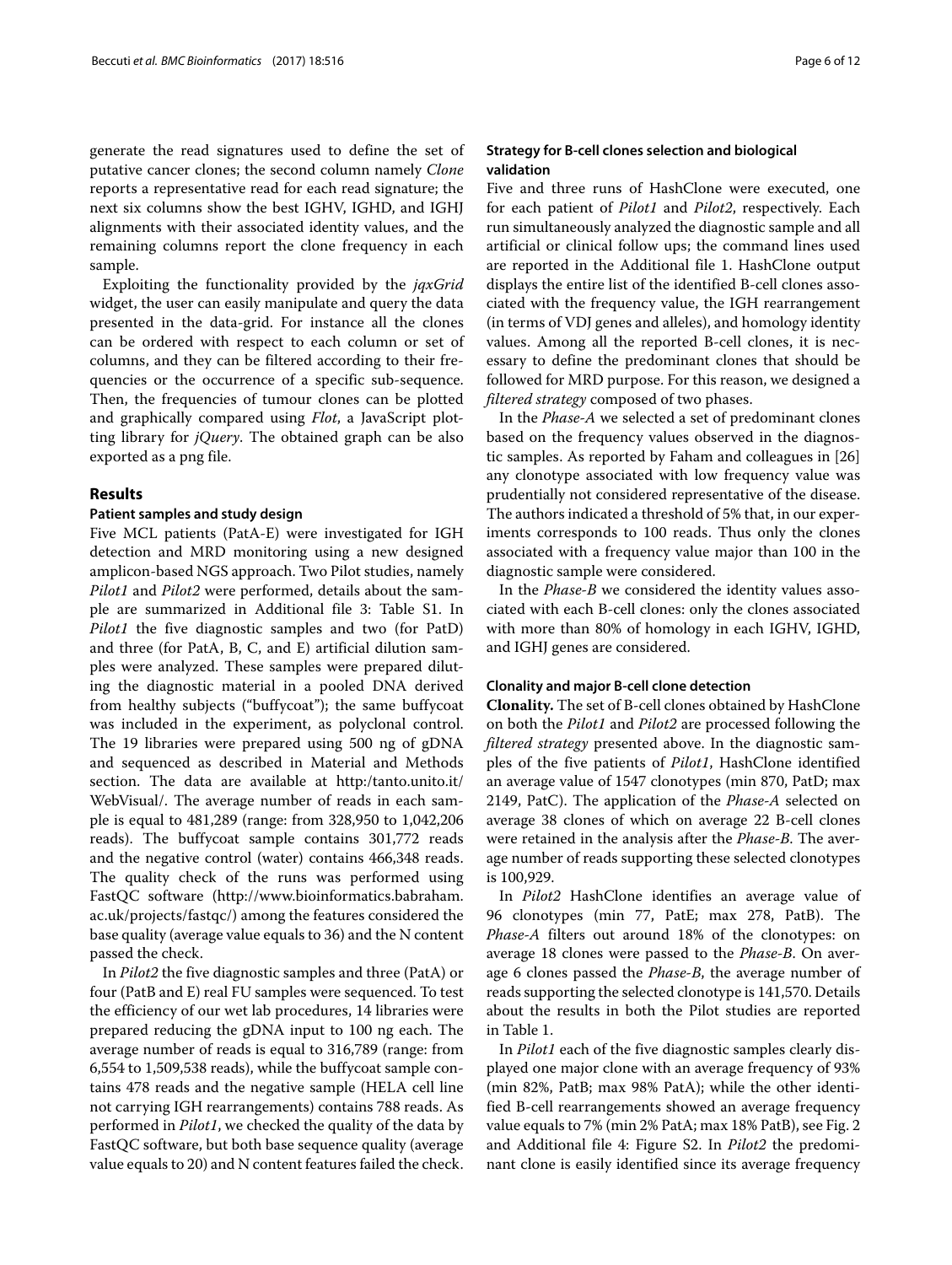<span id="page-6-0"></span>**Table 1** Clonotypes identified with HashClone analysis and IMGT validation

|                    |                                        |                         | Phase A                             | Phase B                                   |
|--------------------|----------------------------------------|-------------------------|-------------------------------------|-------------------------------------------|
| Study              | Patient<br>(only diagnosis<br>samples) | Clonotype<br>identified | Clonotype with<br>frequency<br>>100 | Clonotype with<br>VDJ homology<br>$>80\%$ |
| Pilot 1            | A                                      | 1616                    | 12                                  | 7                                         |
|                    | B                                      | 1703                    | 59                                  | 33                                        |
|                    | C                                      | 2149                    | 72                                  | 44                                        |
|                    | D                                      | 870                     | 10                                  | 5                                         |
|                    | F                                      | 1398                    | 35                                  | 21                                        |
|                    | Average value                          | 1547                    | 38                                  | 22                                        |
| Pilot <sub>2</sub> | Α                                      | 96                      | 18                                  | 6                                         |
|                    | B                                      | 278                     | 72                                  | 11                                        |
|                    | E                                      | 77                      | 5                                   | 0                                         |
|                    | Average value                          | 150                     | 32                                  | 6                                         |

For each patient of both Pilot studies the total number of identified clonotypes (third column) is reported. The number of clonotypes with a frequency greater than 100 were selected and passed the Phase A are reported in fourth column. Then from the Phase A, clonotypes with a VDJ homology greater than 80% were selected and passed the Phase B (fifth column). The average value are reported in bold

is 88% (min 73%, PatB; max 99% PatE) while the other Bcell clones showed an average frequency value of 12%. See Additional file [4:](#page-10-3) Figure S2 for more details.

**Major B-cell clone detection.** Before dealing with the details about the HashClone results accuracy, we tested the performance of the IGH alignment implemented in HashClone (i.e. Step 3) using the Stanford\_S22 dataset. We considered the paper of Jackson et al. [\[27\]](#page-11-26) in which the authors evaluated the performance of seven algorithms handling the thousands of IGH rearrangements in Stanford\_S22 dataset to identify the IGHV, IGHD and IGHJ assignments and compare these back to the known genes from the inferred genotype for the subject. The overall error for HashClone is equal to 1.8% that is the lowest value compared to the overall error percentages reported by Jackson, ranging between 7.1% (using iHMMune-align algorithm) and 13.7% (using Ab-origin algorithm).

For each patient the predominant clone identified by HashClone was compared with the IGH monoclonal rearrangement identified by Sanger sequencing, in terms of IGHV, IGHD and IGHJ nucleotide homology, using BLASTn algorithm [http://blast.ncbi.nlm.nih.](http://blast.ncbi.nlm.nih.gov) [gov.](http://blast.ncbi.nlm.nih.gov) Four out of five diagnostic samples of *Pilot1* (PatA, C, D and E) showed exactly the same IGH rearrangement, in terms of IGH gene annotation and 100% nucleotide homology with respect to the Sanger sequence. Also Patient B showed the same rearrangement excepted for three nucleotide mismatches. On the other hand, a lower nucleotide homology (ranging from 44 to 66%) was noticed in *Pilot2*, due to the high number of unknown base calls (N) introduced by sequencing in the variable regions. Nevertheless, HashClone was still be able to assign the correct IGHV and IGHJ annotations, perfectly comparable with the Sanger results. These results are reported in Table [2.](#page-8-0)

### **Minimal residual disease monitoring**

To monitor the MRD, HashClone tracks the clonotypes evolutions analyzing simultaneously the data from the diagnostic and the serial dilutions (*Pilot1*) or FU samples (*Pilot2*). Therefore, we compared the HashClone performance with the standardized results of the classical ASO q-PCR.

To make the MRD quantifications comparable between the two approaches, we set up a proportion between the total reads number of the major MCL clone at diagnosis (HashClone) and the ASO q-PCR value. In details, patients A, C, D, and E had a high tumour infiltration (ASO q-PCR value of 1E+00 according to EuroMRD guidelines) [\[4\]](#page-11-3); while patient B started from an ASO q-PCR value of 1*E*−01, according to a lower tumour infiltration. These data are confirmed by a 2.5% *CD*5+/*CD*19+ MCL cells rate by flow cytometry.

HashClone was able to perfectly extract the MRD trend kinetics in the dilution/FU samples of the five MCL patients in both Pilot studies. Figure [3](#page-8-1) reports the trends of PatB and Pat E (*Pilot1*) and PatA and PatE (*Pilot2*). Overall, the correlation analysis showed a high concordance between ASO q-PCR and the NGS technology  $(R^2=0.86)$ , see Fig. [4](#page-9-0) Panel [a.](#page-9-1) Indeed 30 out of 33 points are concordant: in *Pilot1* HashClone overestimates the frequency value in one case point; in *Pilot2* ASO q-PCR overestimates the frequency value in two cases.

# **Evaluation of Hashclone accuracy with respect to ViDJil algorithm**

We compared the accuracy of HashClone with respect to ViDJil algorithm. At the best of our knowledge, ViDJil is the only tool currently able to analyze the high-throughput sequencing data from lymphocytes, to extract IGHV, IGHD, and IGHJ junctions and to gather them into **clones** for quantification. ViDJil quantifies the clonotype abundances through a first ultrafast prediction of putative rearrangements by a seed-based heuristic analysis and it outputs a window overlapping the CDR3 with the IMGT reference database. The putative clone sequence identified is further processed to obtain its full IGHV, IGHD, and IGHJ segmentation. Moreover, ViDJil can carry out the MRD analysis thanks to a web multisample application able to track selected clones in the diagnostic samples through different runs on different FU samples.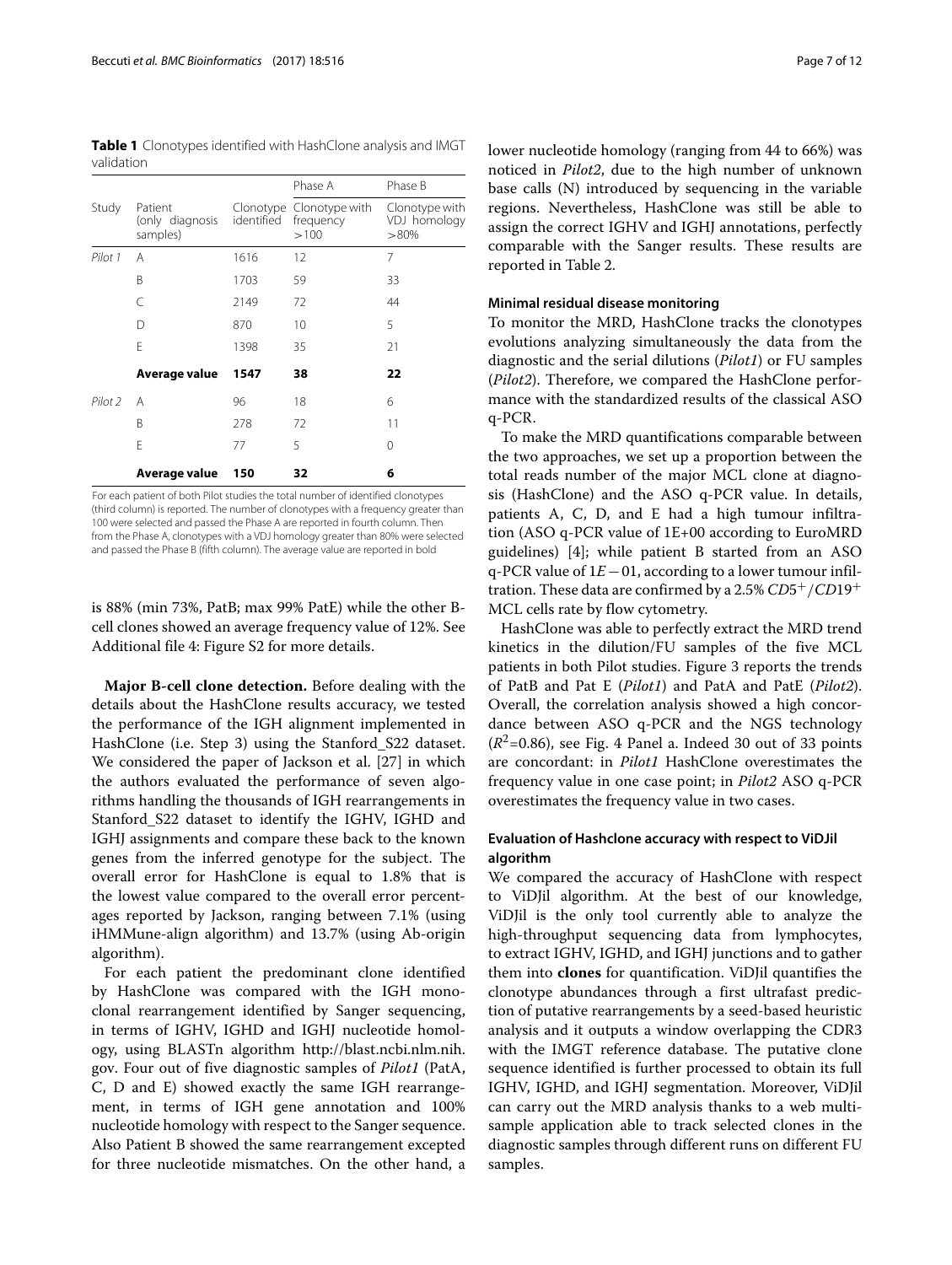

<span id="page-7-0"></span>The strategy used to analyze the ViDJil results is composed of two phases: the *Phase-A* is the same implemented for HashClone, in the *Phase-B* since ViDJil associates the clones with the VDJ genes and alleles without reporting the homology values, we consider only the clones associated with one IGH rearrangement.

The set of B-cell clones obtained by ViDJil on both the *Pilot1* and *Pilot2* and those filtered by *Phase-A* and *Phase-B* are reported in Additional file [5:](#page-10-4) Figure S3. More details about the number of reads associated with each clone are reported in Additional file [6:](#page-10-5) Figure S4. In *Pilot1* ViD-Jil is able to detect the major B-cell clone in all patients, the CDR3 regions detected in patients A, C, D and E have 100% homology with respect to the Sanger sequence, while patient B has an homology value equal to 93%, as reveled by HashClone. In *Pilot2* the elevated number of N base calls masking the CDR3 regions did not allow ViDJil to correctly annotate the IGHV, IGHD, and IGHJ in any patient, so that the nucleotide homology value dropped to 0 with respect to the Sanger sequence, see Additional file [7:](#page-10-6) Figure S5. In contrast, as described above, the Hash-Clone performance was not hampered by the number of N base calls in the *Pilot2*.

We also compared the MRD quantification of all samples of both *Pilot1* and *Pilot2* between ViDJil and the ASO q-PCR data. Figure [4](#page-9-0) reports the correlation analysis of all samples between HashClone and the ASO q-PCR data (Panel [a\)](#page-9-1) and between ViDJil and the ASO q-PCR data (Panel [b\)](#page-9-1). It is worthwhile to note that the concordance between HashClone and ASO q-PCR is higher than the concordance between ViDJil and ASO q-PCR, 86% versus 80% respectively.

### **Discussion**

In this paper we have presented a new tool suite called HashClone. HashClone is an easy-to-use and reliable bioinformatics suite that provides B-cells clonality assessment and IGH-based MRD monitoring over time. To test its performances we analyzed two NGS experiments targeting the IGH rearrangements in samples obtained from patients affected by MCL.

Our results showed that HashClone was able to detect the major B-cell clone in MCL patients, these clonotypes are indeed confirmed through the classical Sanger sequencing approach. Moreover, HashClone efficiently analyzed NGS data to monitor the MRD, providing highly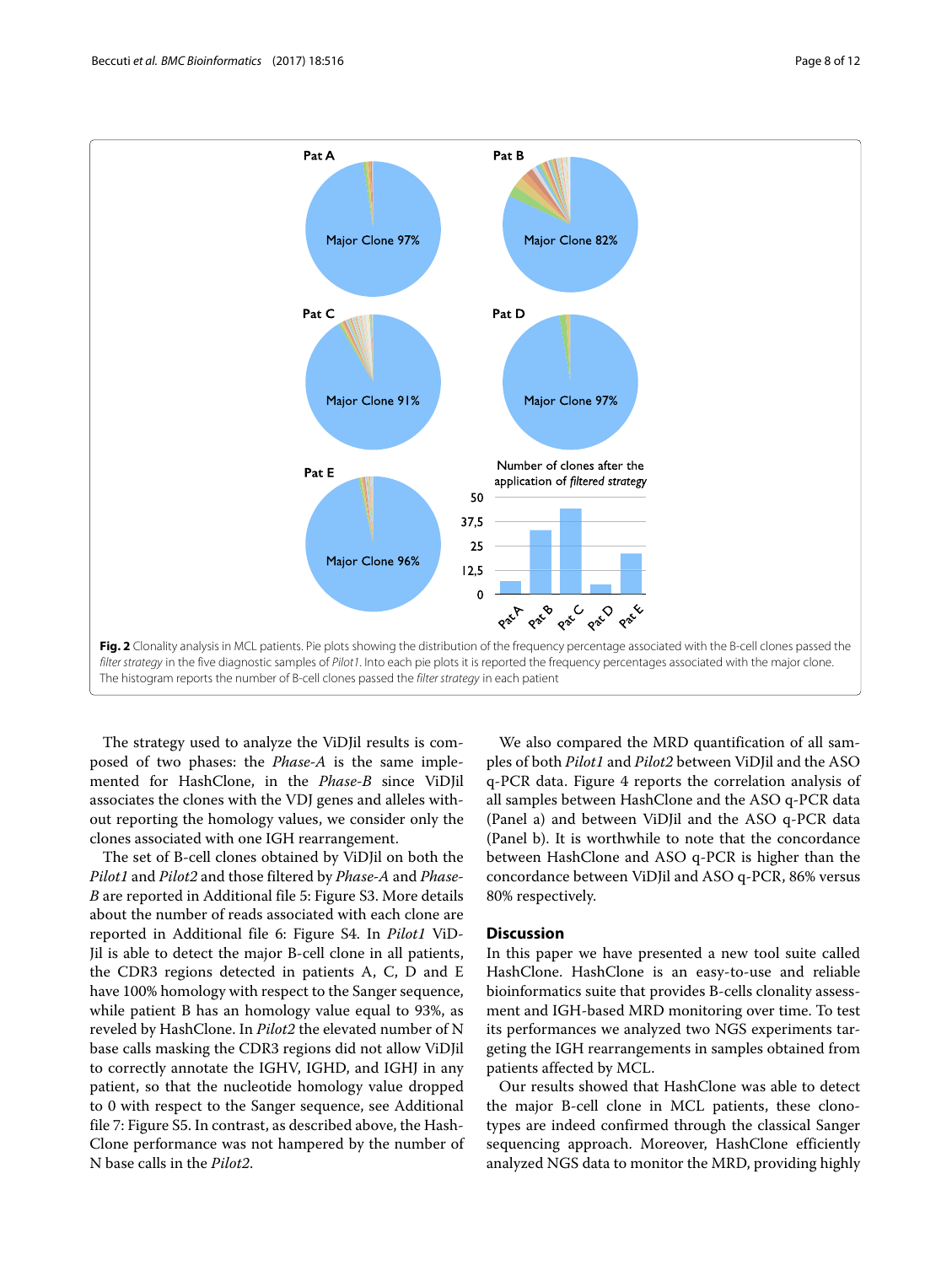<span id="page-8-0"></span>

| Study   | Patient | CDR3 Sanger sequence                               | CDR3 HashClone sequence                           | Homology        |  |
|---------|---------|----------------------------------------------------|---------------------------------------------------|-----------------|--|
| Pilot 1 | A       | GCGAGAGA <b>TCCA</b> GGGTATAGCAGTGGCTGGAA          | GCGAGAGA <b>TCCA</b> GGGTATAGCAGTGGCTGGAA         | 100% (63/63 nt) |  |
|         |         | C <b>CTGGGA</b> TACTACTACTACGGTATGGACGTC           | CCTGGGATACTACTACTACGGTATGGACGTC                   |                 |  |
|         |         | TGTGCGAGAAGCAATTTTGGAGTGGTCTAAAT                   | TGTGTGCGAATCAATTTTGGAGTGGTCTAAAT                  | 93% (42/45 nt)  |  |
|         | B       | <b>TACAT</b> GGACGTCT                              | <b>TACAT</b> GGACGTCT                             |                 |  |
|         | C       | CGAGAGA <b>TTACACAGCCCCC</b> GGGTATAGCAGAA         | CGAGAGA <b>TTACACAGCCCCC</b> GGGTATAGCAGAA        | 100% (42/42 nt) |  |
|         |         | CCAGGCCCCT                                         | CCAGGCCCCT                                        |                 |  |
|         |         | TGCGAGAGG <b>CGCGA</b> ATAACTGGAAC <b>CCCA</b> TTG | TGCGAGAGGCGCGAATAACTGGAACCCCATTG                  | 100% (36/36 nt) |  |
|         | D       | <b>ACTA</b>                                        | <b>ACTA</b>                                       |                 |  |
|         | Е       | GCGACCCAGCGAAATTACGATATTTTGACCGG                   | GCGA <b>CCCAGCGAA</b> ATTACGATATTTTGACCGG         | 100% (43/43 nt) |  |
|         |         | <b>GTTTGACTACT</b>                                 | <b>GTTTGACTACT</b>                                |                 |  |
| Pilot 2 | A       | GCGAGAGA <b>TCCA</b> GGGTATAGCAGTGGCTGGAA          | GCGAGANN <b>NNCA</b> NNNTATANCANNNGCTGGAA         | 66% (39/59 nt)  |  |
|         |         | CCTGGGATACTACTACTACGG                              | CNNNGGATACTACTACTACGG                             |                 |  |
|         |         | TGTGCGAGAAGCAATTTTGGAGTGG <b>TCTAAAT</b>           | TGTGCGNNAA <b>TG</b> ANTTNNNNNGNNG <b>TCTAAAT</b> | 64% (28/45 nt)  |  |
|         | B       | <b>TACAT</b> GGACGTCT                              | <b>TAAAT</b> NNNCNTCT                             |                 |  |
|         | Е       | GCGACCCAGCGAAATTACGATATTTTGACCGG                   | GCGACNNTGNNNNNTTNNNNNNTTTNGANCNN                  | 44% (19/43 nt)  |  |
|         |         | <b>GTTTGACTACT</b>                                 | <b>NNNTNAANACT</b>                                |                 |  |

#### **Table 2** HashClone and Sanger Sequence comparison

The label of the table should be changed with the following sentence: This table reports the comparison in terms of IGHV, IGHD, and IGHJ nucleotide homology between the predominant clone identified by HashClone and the IGH monoclonal rearrangement identified by Sanger sequencing for each patient. Last column reports the homology between the two sequences as difference in nucleotide content and percentage. Bold and underline sequences correspond to the patient specific insertions among IGHV, IGHD, and IGHJ rearrangement. Red nucleotides in the sequences are those who differ between two sequences. N: unknown base calls



<span id="page-8-1"></span>Fig. 3 MRD trend comparison. MRD trend obtained from ASO q-PCR (blue line) and HashClone (red line) of Patient B and E of Pilot1 and patient A and E of Pilot2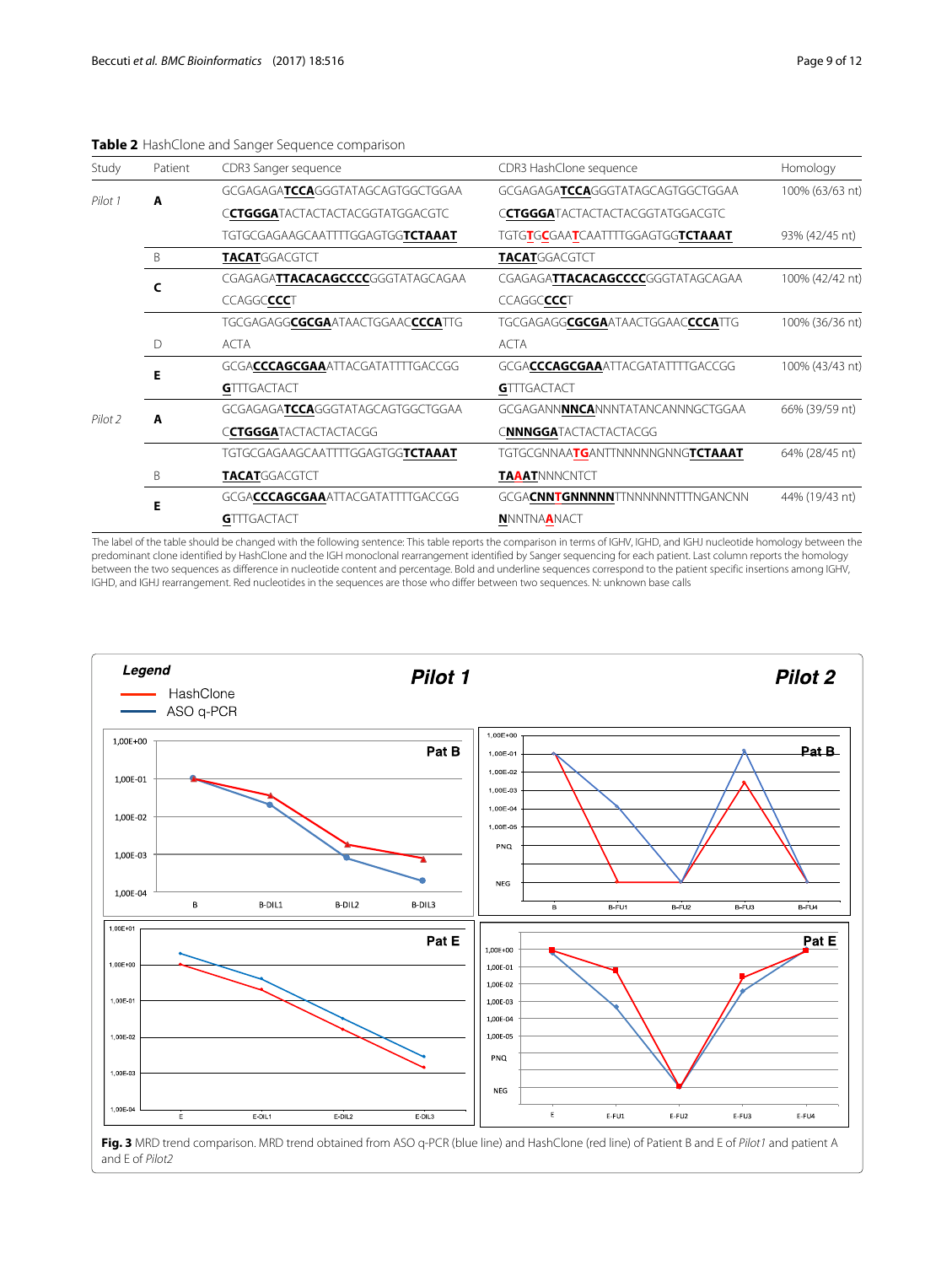

<span id="page-9-1"></span><span id="page-9-0"></span>comparable data with respect to the standardized ASO q-PCR.

The HashClone strategy to identify a set of putative clones is composed of three steps: the first two steps implement an *alignment-free* prediction method that identifies the set of putative clones belonging to the repertoire of the patient under study. The advantage of using an *alignment-free* prediction with respect to alignment prediction methods (based on a reference genome) is twofold: (i) it may provide new rearrangements because no reference is used to select the putative clones, (ii) it may be more robust to detect genome-scale events as rearrangements, recombination, and duplications [\[28\]](#page-11-27). Moreover, the *alignment-free* prediction method provides an elevate accuracy, because the putative clones are identified through an *integrated* analysis of all the patient's samples collected over time. Finally, the last step is focused on the identification of the germline origins of IGH rearrangements based on alignment of the putative B-cell clones with respect to the IMGT reference database [\[19\]](#page-11-18). Notice that the current tool implementation allows the users to exploit different datasets since the database

is not embedded in the code leading to broadly applications of HashClone to biological projects dedicated to the clonality detection from NGS data.

To assess the accuracy of HashClone to identify the major B-cell clone and to monitor the MRD we compared its performance with respect to the results obtained by ViDJil tool. Indeed, at the best of our knowledge, ViD-Jil is currently the only available tool able to analyze the high-throughput sequencing data from lymphocytes, to extract VDJ junctions and to gather them into **clones** for quantification.

The comparison was done on two MCL pilot studies generated using either 500 ng (*Pilot1*) or 100 ng (*Pilot2*) of gDNA as input in library preparation.

The two experimental protocols considered reflect different clinical/biological situations. *Pilot1* reproduces in the NGS setting the optimal requirements of a classical IGH screening experiment and a dilution curve. On the other hand *Pilot2* investigates the effects of a decrease in DNA quantity, mimicking a *real-life* situation that typically occurs in the routine of haematological laboratories. The restricted DNA availability can be due to the low cellularity of the biological samples (i.e low disease infiltration or material lack) or to specific sample conditions (i.e DNA extracted from formalin fixed paraffin embedded-FFPE- samples, or cell-free DNA from serum, plasma, or urine).

Our NGS experiments showed that, even though the mean number of reads obtained from the two studies was similar (481,298 *Pilot1* and 316,789 *Pilot2*), the base sequence quality was poorer in the *Pilot2*. This is reported by the base N content (FastQC check failed for the *Pilot2*) and the base sequence quality (mean value of 36 in *Pilot1* compared to a mean value of 20 in *Pilot2*). The limited quality of the *Pilot2* data is reflected on a very low homology level of the CDR3 regions with respect to the Sanger sequence (average value of 99% in *Pilot1* with respect to an average value of 58% in *Pilot2*, *p*-value=0.02, computed by Student's t-test). HashClone and ViDJil correctly identified the major clones in *Pilot1*. However, in *Pilot2* the elevate number of N base calls masked the IGHD region and reduced the nucleotide homology, leading to a decrement in the efficiency of ViDJil. In contrast, HashClone was able to identify the major clone in all the diagnostic samples. Moreover, in MRD monitoring we computed the concordance between the results obtained from the algorithms with respect to the ASO q-PCR data. Also in this analysis the performance of HashClone outperformed the ViDJil results (concordance percentage: 86% HashClone, 80% ViDJil).

Actually, Hashclone has two main distinct features with respect to VIDJil, the first is the *reference free* strategy, that allows Hashclone not to use biological knowledge until the last step in which it is necessary to assign to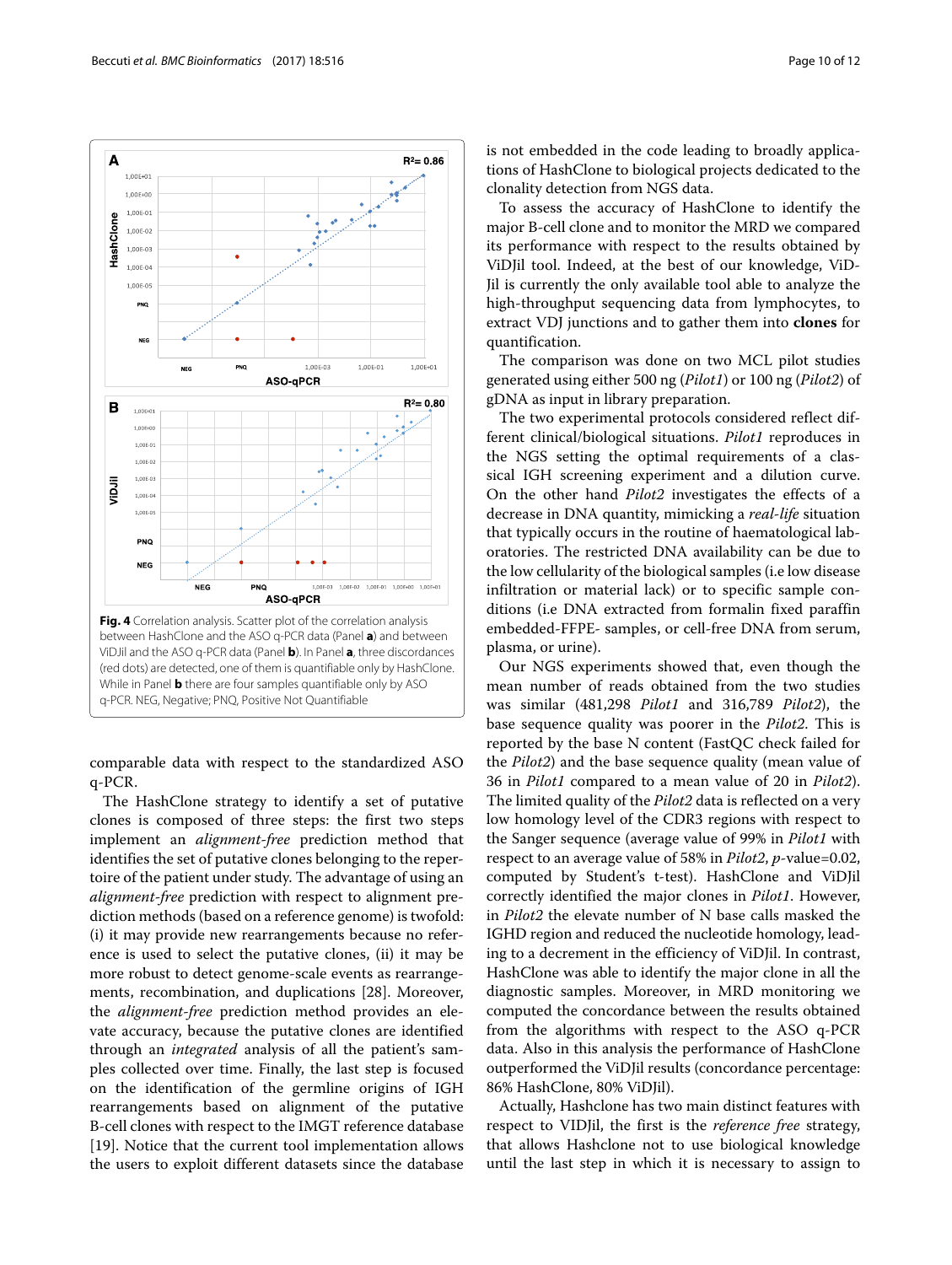the putative clonotype the IGHV, IGHD and IGHJ composition. Secondly, Hashclone is specifically designed for the MRD detection working simultaneously on all sets of samples belonging to a patient. Instead, VIDJil is not specifically designed to simultaneously work on all samples. Indeed, VIDJil provides a set of additional tools able to fuse the set of rearrangements obtained from each sample generating the set of clone associated with the temporal trend.

Future analysis on the clones obtained by Hash-Clone will be implemented using statistical methodologies [\[29,](#page-11-28) [30\]](#page-11-29)

#### **Conclusions**

HashClone tool can efficiently support the researchers in the identification of B-cell clonality in NGS-based experiments and in the monitoring of MRD in lymphoproliferative disorders. Indeed, the reported results on the considered two experimental settings demonstrated the HashClone ability to correctly detect the major B-cell clones and to precisely follow them in several samples even when the nucleotide sequences are characterized by the inclusion of substantial proportions uncertain nucleotide assignment. Moreover, the provided GUI for HashClone should improve the tool usability and facilitate the clonality visualization over time.

# **Additional files**

<span id="page-10-0"></span>**[Additional file 1:](http://dx.doi.org/10.1186/s12859-017-1923-2)** Experimental and Computational details. Additional materials in which it is deeply described: the pilot studies, the sample processing and genomic DNA extraction, the Minimal Residual Disease analysis using classic PCR approach, the Minimal Residual Disease analysis using IGH amplicon based on deep sequencing approach, the State of the art of algorithms for IGH analysis, the Pilot study analysis by HashClone, and HashClone performance on IGH alignment using StandfordS\_22. (PDF 323 kb)

<span id="page-10-1"></span>**[Additional file 2:](http://dx.doi.org/10.1186/s12859-017-1923-2) [Figure S1.](http://dx.doi.org/10.1186/s12859-017-1923-2pdf)** Whole methodology. The whole experimental and computational methodology presented in this paper. (PDF 885 kb)

<span id="page-10-2"></span>**[Additional file 3:](http://dx.doi.org/10.1186/s12859-017-1923-2) [Table S1.](http://dx.doi.org/10.1186/s12859-017-1923-2pdf)** Experimental details. The main features of the samples analyzed. \* these samples were analyzed in both Pilot1 and Pilot2. (PDF 29.7 kb)

<span id="page-10-3"></span>**[Additional file 4:](http://dx.doi.org/10.1186/s12859-017-1923-2) [Figure S2.](http://dx.doi.org/10.1186/s12859-017-1923-2pdf)** Clonotypes quantification by Hashclone. Hashclone identifies an average number of clones equals to 21 in Pilot1 and 32 in Pilot2. In the last column of the table is reported for each major clone the number of reads associates to it with respect to the total number of reads. The same data are also reported for the other clones identified. (PDF 52.7 kb)

<span id="page-10-4"></span>**[Additional file 5:](http://dx.doi.org/10.1186/s12859-017-1923-2) [Figure S3.](http://dx.doi.org/10.1186/s12859-017-1923-2pdf)** Clonotypes identification by ViDJil. The clonotypes identified by ViDJil in Pilot1 and Pilot2 are reported in the third column. In the fourth column are reported the clones passed the Phase A while in the fifth column there are the number of clones passed the Phase B. (PDF 46.4 kb)

<span id="page-10-5"></span>**[Additional file 6:](http://dx.doi.org/10.1186/s12859-017-1923-2) [Figure S4.](http://dx.doi.org/10.1186/s12859-017-1923-2pdf)** Clonotypes quantification by ViDJil. ViDJil identifies an average number of clones equals to 37 in Pilot1 while in Pilot2 it does not identified any clonotypes. In the last column of the table is reported for each major clone the number of reads associates to it with respect to the total number of reads.

The same data are also reported for the other clones identified. (PDF 51.9 kb)

<span id="page-10-6"></span>**[Additional file 7:](http://dx.doi.org/10.1186/s12859-017-1923-2) [Figure S5.](http://dx.doi.org/10.1186/s12859-017-1923-2pdf)** ViDJil and Sanger Sequence comparison. Nucleotide alignments between the complementary region 3 sequences (CDR3, indicated in bold and underline) Sanger sequence and the sequence identified by ViDJil. (PDF 60.9 kb)

#### **Abbreviations**

ASO q-PCR: Allele-Specific Oligonucleotides quantitative-PCR; BM: Bone Marrow; CDR3: Third Complementarity-determining region; FU: Follow Up; gDNA: Genomic DNA; IGH: ImmunoGlobulin heavy chain; IMGT: ImMunoGeneTics information system; MCL: Mantle cell lymphoma; MRD: Minimal residual disease; NGS: Next generation sequencing; PB: Peripheral blood PCR: Polymerase chain reaction

#### **Acknowledgments**

We are grateful to the EuroClonality-NGS consortium (coordinated by Anton W Langerak) and to the University of Kiel (Christiane Pott, Monika Brüggemann, Henrik Knecht and Dietrich Hermann) for discussion of ideas and results which has helped writing our manuscript. The authors are very thankful to Katherine JL Jackson for her support in the analysis of HashClone using the dataset Stanford S\_22.

#### **Funding**

The research reported in this paper was supported by: Progetto di Rilevante Interesse Nazionale (PRIN2009) from Ministero Italiano dell'Università e della Ricerca (MIUR), Roma, Italy [7.07.02.60 AE01]; Progetto di Ricerca Sanitaria Finalizzata 2009 [RF-2009-1469205] and 2010 [RF-2010-2307262 to S.C.], A.O. S. Maurizio, Bolzano/Bozen, Italy; Fondi di Ricerca Locale, Università degli Studi di Torino, Italy; Fondazione Neoplasie Del Sangue (Fo.Ne.Sa), Turin, Italy; Fondazione Cassa di Risparmio di Torino (CRT, project code: 2015.1044), Turin, Italy; Associazione "Da Rosa nasce cosa", Turin, Italy.

#### **Availability of data and materials**

The algorithms and the datasets generated during the current study are available in the website of the group [http:/tanto.unito.it/WebVisual/,](http:/tanto.unito.it/WebVisual/) with links in the Methods section.

#### **Authors' contributions**

EG, MBec, ML, MBoc, SF, and FC, designed the research; EG, LM, DB performed the experiments; MBec and FC implement the HashClone algorithms; MBec, GR and FC perform the computational analysis; MBec, FC and SF supervised the project; all authors wrote the manuscript. All authors read and approved the final manuscript.

#### **Ethics approval and consent to participate**

Biological samples were retrieved from five patients affected by MCL enrolled in Fondazione Italiana Linfomi prospective clinical trial (EudraCT Number 2009-012807-25). All of them provided written informed consent for the research use of the biological samples, all the procedures were conducted in accordance with the Declaration of Helsinki and ethical approval for the MRD study was given by the Ethical Committee of the AOU Città della Salute e della Scienza di Torino, Turin, Italy.

#### **Consent for publication**

Not applicable.

#### **Competing interests**

The authors declare that they have no competing interests.

#### **Publisher's Note**

Springer Nature remains neutral with regard to jurisdictional claims in published maps and institutional affiliations.

#### **Author details**

<sup>1</sup> Department of Computer Science, University of Torino, Via Pesinetto 12, 10149 Turin, Italy. 2Division of Hematology, Department of Molecular Biotechnologies and Health Sciences, University of Torino, Via Genova 3, 10126 Turin, Italy. 3Division of Hematology, Az. Ospedaliera SS Antonio e Biagio e